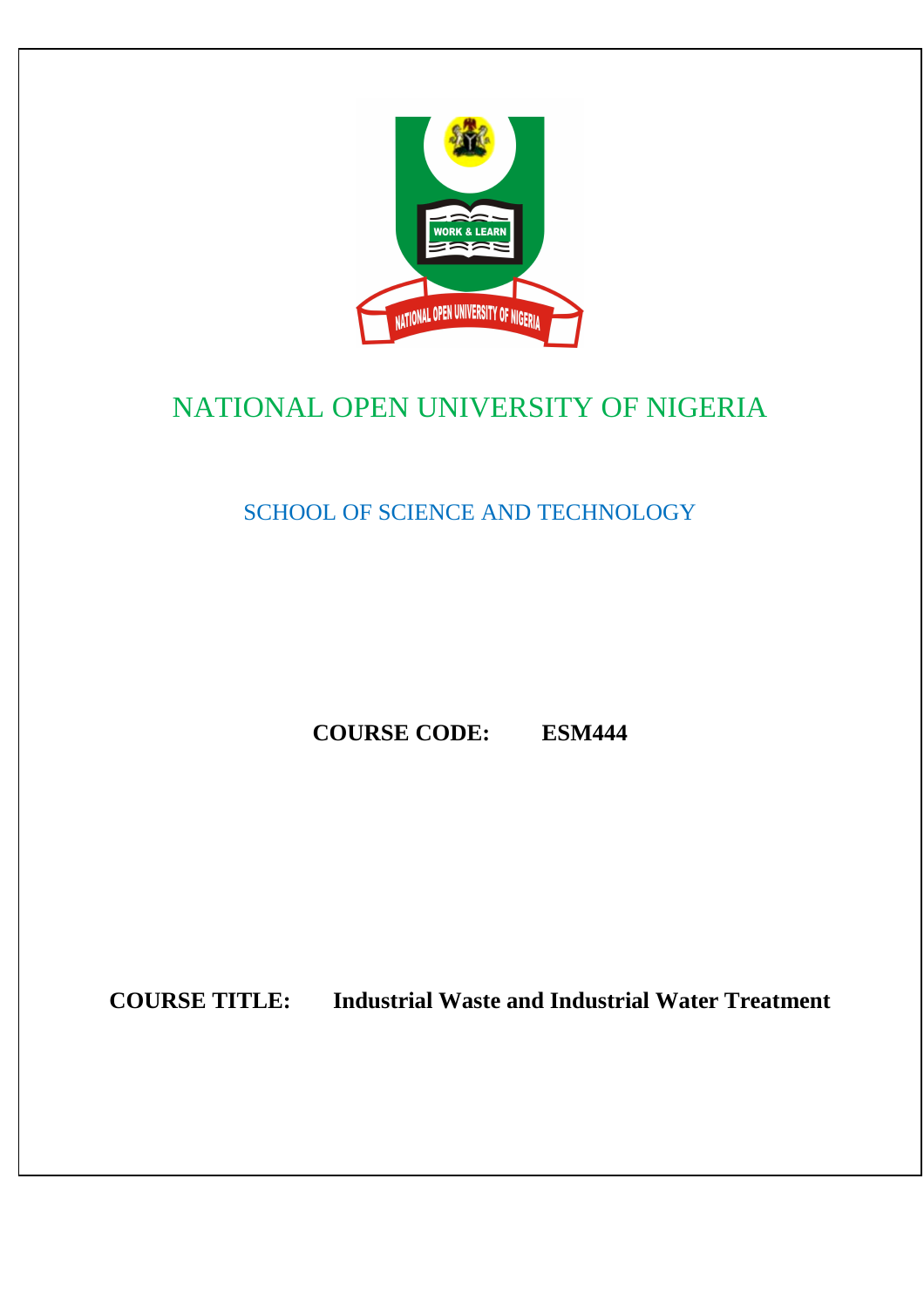# **ESM 444: INDUSTRIAL WASTE AND INDUSTRIAL WATER TREATMENT**

**Dr (Mrs) M. S. Dauda University of Abuja** 

## **NATIONAL OPEN UNIVERSITY OF NIGERIA (NOUN)**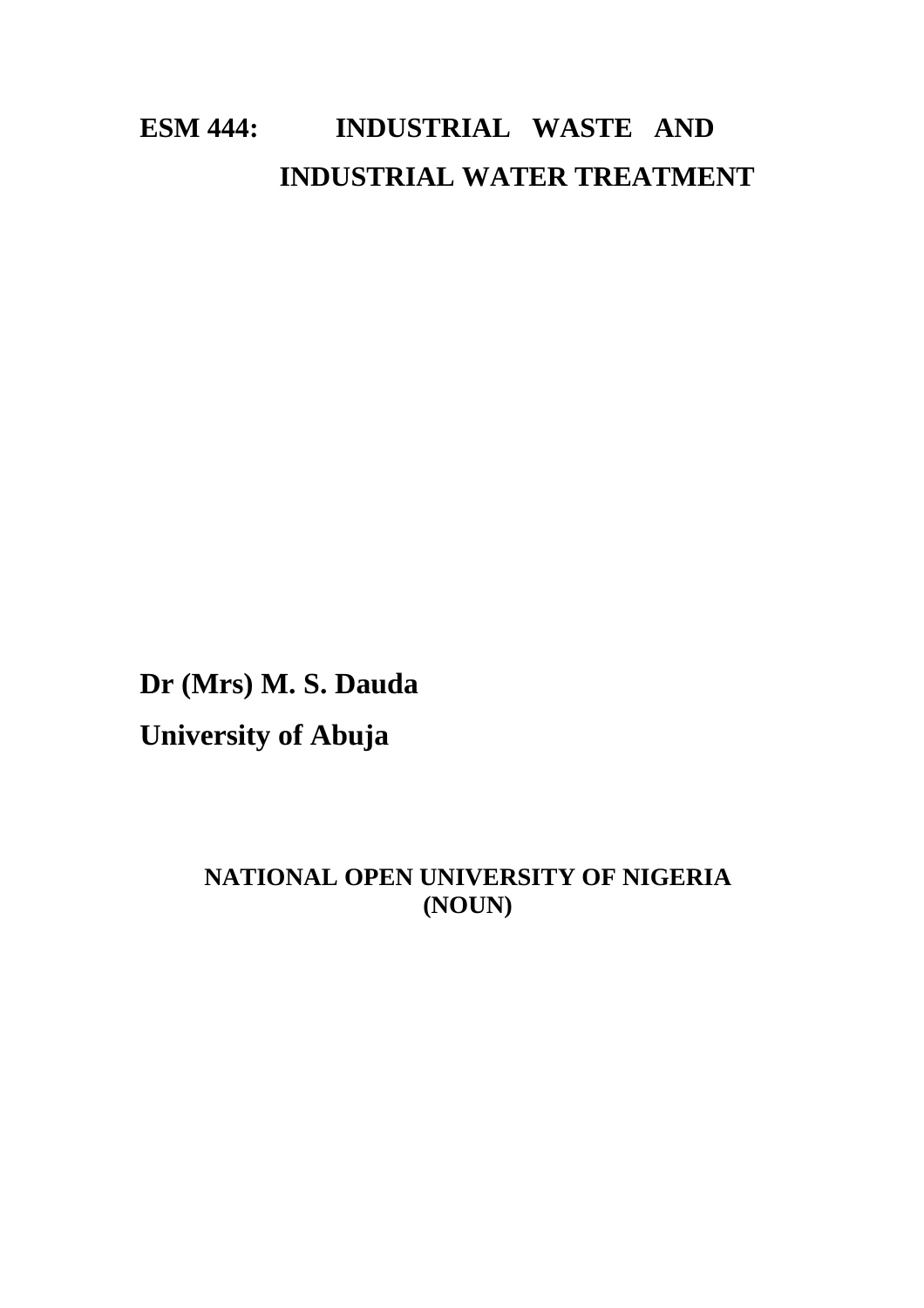## **TABLE OF CONTENT**

## **UNIT 1: WATER COOLING SYSTEMS**

| 1.0 | Introduction -                                       |  |  |   |  |
|-----|------------------------------------------------------|--|--|---|--|
| 2.0 | Objectives -                                         |  |  |   |  |
| 3.1 | Recirculation water system                           |  |  |   |  |
| 3.2 | Applications of closed recirculation water system- 2 |  |  |   |  |
| 3.3 | Advantages of closed recirculating water system-2    |  |  |   |  |
| 4.0 | Conclusion --                                        |  |  | 3 |  |
| 5.0 | Summary -                                            |  |  |   |  |
| 6.0 | Tutor marked Assignment                              |  |  |   |  |
| 7.0 | References                                           |  |  |   |  |

## **UNIT 2: BOILERS AND BOILER WATER TREATMENT**

|     | 1.0Introduction - -             |  |  |  |   |  |
|-----|---------------------------------|--|--|--|---|--|
|     | 2.00 bjectives -                |  |  |  |   |  |
|     | 3.1 Boiler Water - -            |  |  |  |   |  |
|     | 3.2 Boiler Water Treatment -    |  |  |  | 5 |  |
|     | 4.0Conclusion -                 |  |  |  | 5 |  |
|     | 5.0Summary -                    |  |  |  |   |  |
|     | 6.0 Tutor Marked Assignment - - |  |  |  | 6 |  |
| 7.0 | References                      |  |  |  |   |  |

## **UNIT 3: INDUSTRIAL WASTEWATER TREATMENT**

| 1.0 | Introduction -                      |  |   |
|-----|-------------------------------------|--|---|
|     | 2.0 Objectives - -                  |  |   |
| 3.1 | Sources of Industrial Wastewaters   |  |   |
|     | 3.2 Industrial Wastewater Treatment |  | 8 |
|     | 4.0Conclusion -                     |  |   |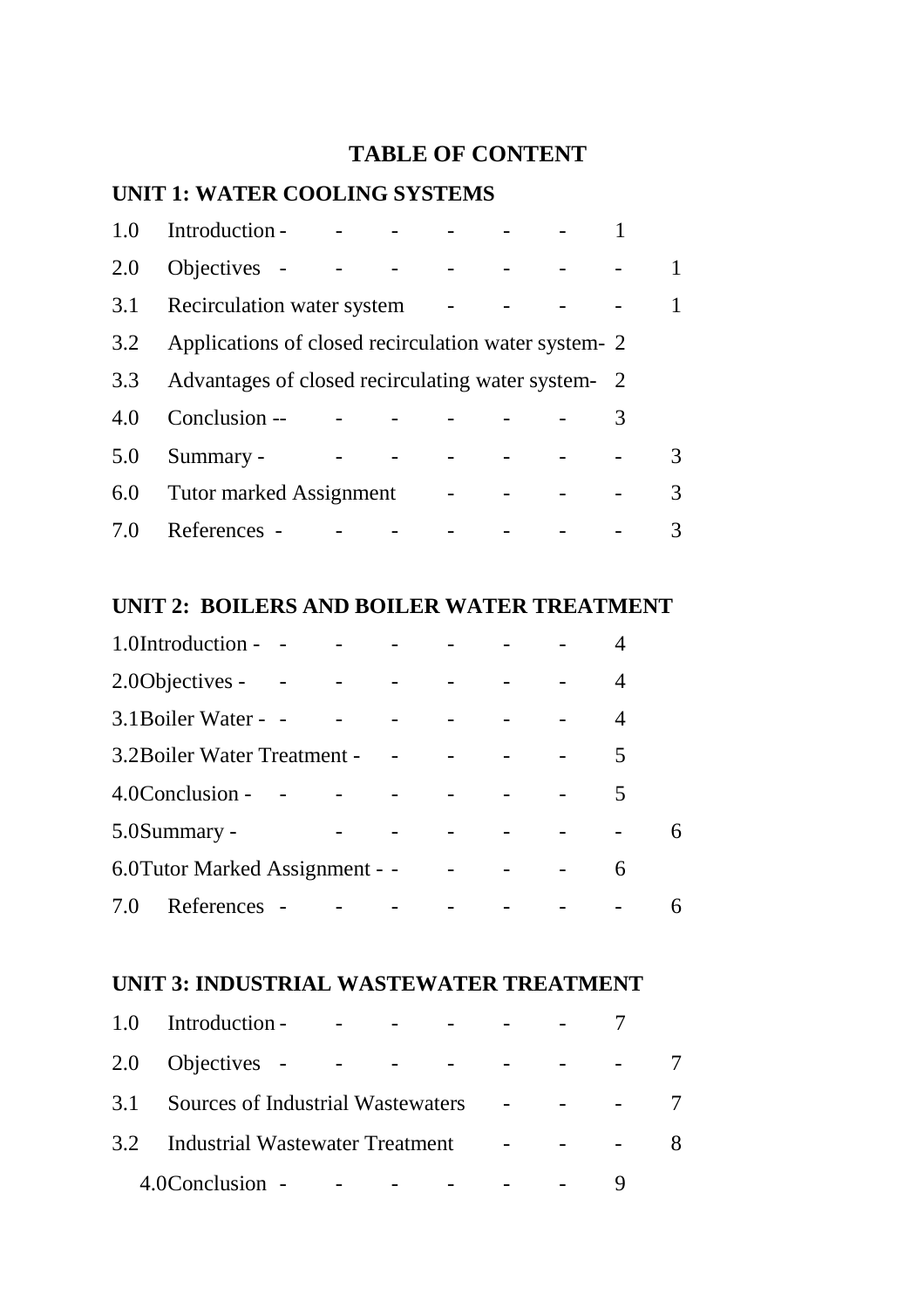| 5.0 Summary                 |  |    |  |
|-----------------------------|--|----|--|
| 6.0 Tutor Marked Assignment |  |    |  |
| 7.0References --            |  | 10 |  |

## **UNIT 4: INDUSTRIAL WASTES AND THEIR IMPACT ON THE ENVIRONMENT**

| 1.0Introduction -                                    |  |  |    |
|------------------------------------------------------|--|--|----|
| 2.00 bjectives -                                     |  |  |    |
| 3.1 Sources of Industrial wastes                     |  |  | 11 |
| 3.2 Common Industrial wastes                         |  |  | 12 |
| 3.3 Impact of Industrial waste on the Environment 12 |  |  |    |
| 4.0Conclusion -                                      |  |  | 13 |
| 5.0Summary                                           |  |  | 13 |
| 6.0 Tutor Marked Assignment                          |  |  | 13 |
| 7.0References--                                      |  |  |    |

## **UNIT 5: HANDLING OF WASTES AND TREATMENT METHODS**

| 1.0 | Introduction -                 |  |  |    | 14 |
|-----|--------------------------------|--|--|----|----|
| 2.0 | Objectives                     |  |  |    | 14 |
| 3.1 | Waste Management               |  |  |    | 14 |
| 3.2 | Disposal of Wastes             |  |  |    | 15 |
| 3.3 | <b>Reduction of Wastes-</b>    |  |  | 15 |    |
| 4.0 | Conclusion                     |  |  |    | 16 |
| 5.0 | Summary -                      |  |  | 16 |    |
| 6.0 | <b>Tutor Marked Assignment</b> |  |  |    | 16 |
| 7.0 | References -                   |  |  |    |    |

## **UNIT 6: RECYCLING OF WASTES**

| 1.0 Introduction - | - | - |   | <b>Service</b> |  |
|--------------------|---|---|---|----------------|--|
| 2.0 Objectives -   | - | - | - |                |  |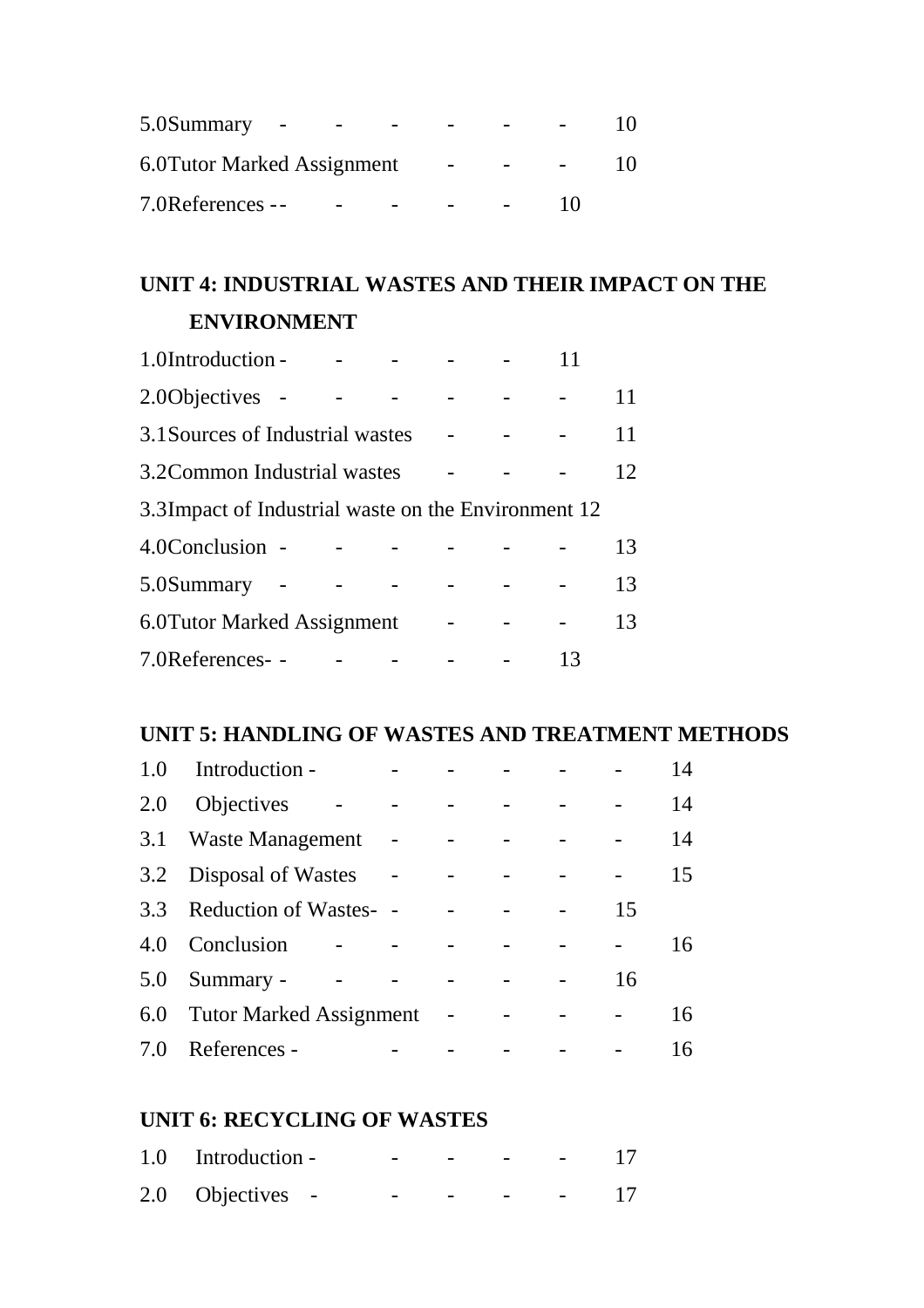| 3.1 | Recycling of wastes- -         |  |    |
|-----|--------------------------------|--|----|
| 3.2 | <b>Biological Reprocessing</b> |  | 18 |
| 3.3 | <b>Advantages of Recycling</b> |  | 18 |
| 4.0 | Conclusion -                   |  | 19 |
| 5.0 | Summary -                      |  | 19 |
| 6.0 | <b>Tutor Marked Assignment</b> |  | 20 |
| 7.0 | References                     |  |    |

## **UNIT 1: WATER COOLING SYSTEMS**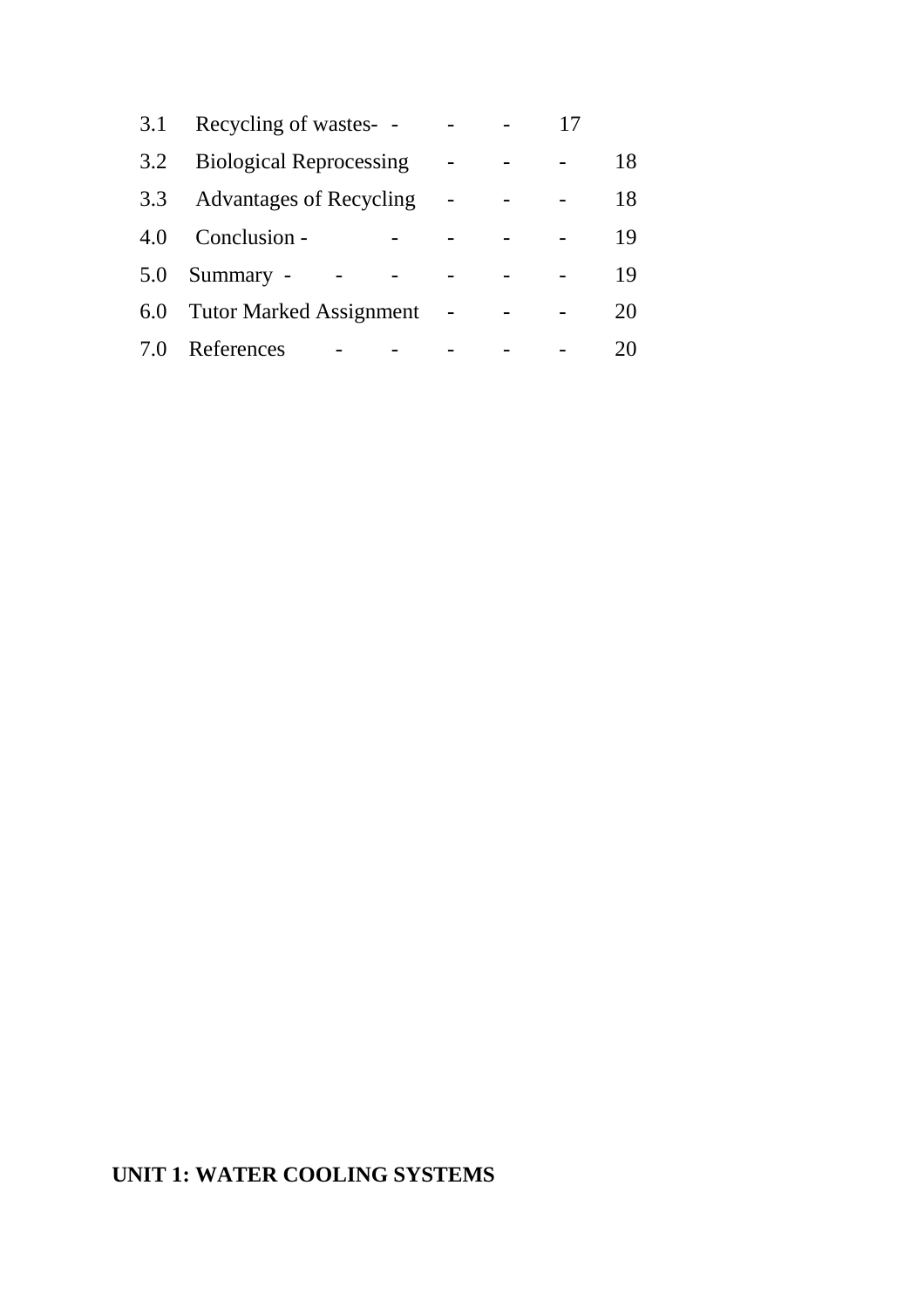- 1.0 Introduction
- 2.0 Objectives
- 3.1 Recirculation water system
- 3.2 Applications of closed recirculation water system
- 3.3 Advantages of closed recirculating water system
- 4.0 Conclusion
- 5.0 Summary
- 6.0 Tutor marked Assignment
- 7.0 References

### **1.0 Introduction**

Water cooling systems are of two types: One type involves discharging water to a sewer and another type involves recirculation of water, that is, the cooling medium is reused and recycled.

### **2.0 Objectives**

By the end of this unit, you should be able to:

- Know the main types of recirculation water systems
- Describe closed recirculation water system
- Know the applications of closed recirculation water system
- Know the advantages of closed recirculation water system

### **3.1 Recirculation Water System**

Recirculation water systems are of three types:

- The additive systems
- The open systems
- The closed systems

 In the additive cooling systems, make-up water is used to maintain a specific temperature or range of temperature for the cooling.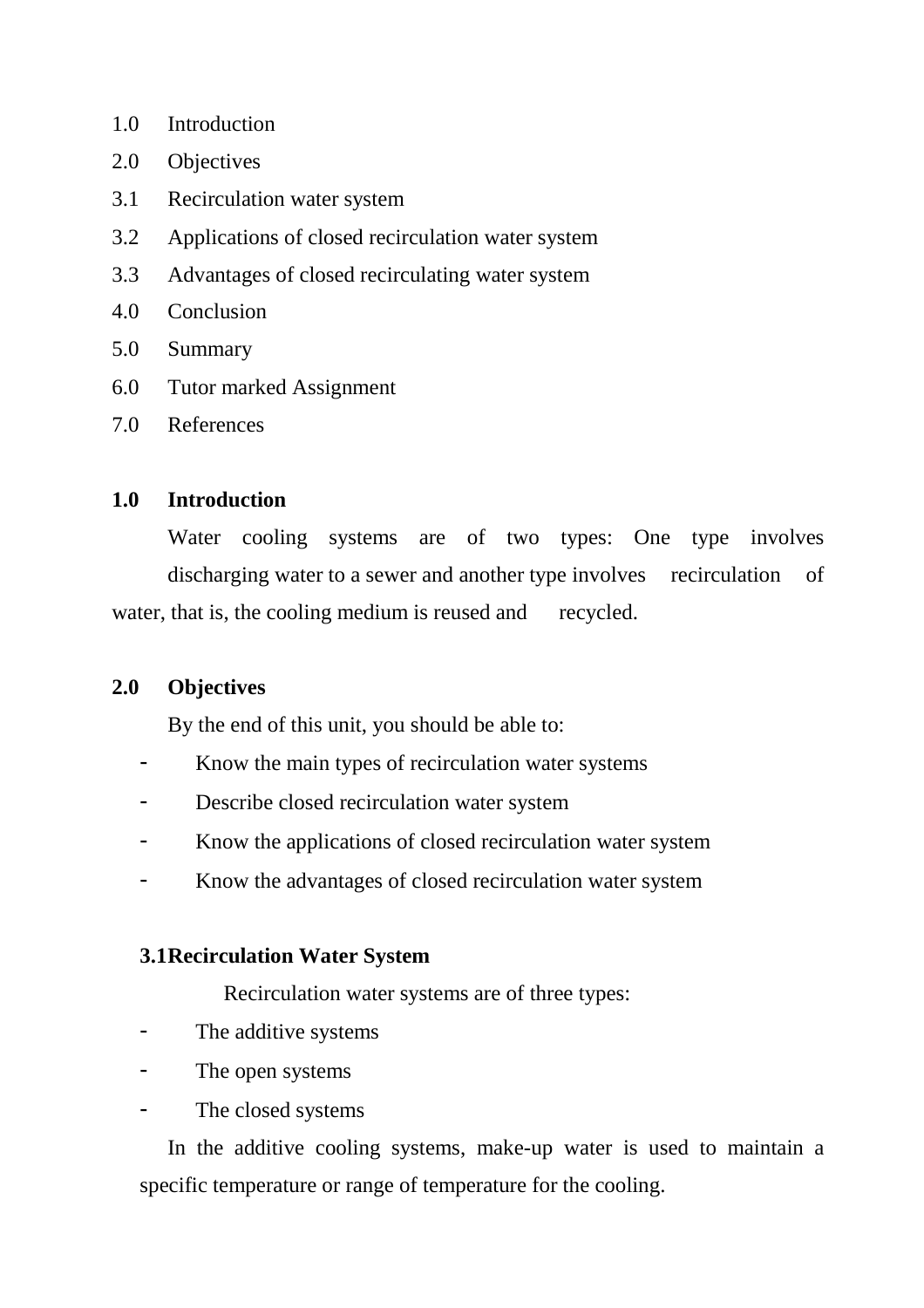In open recirculation systems, evaporative cooling process is carried out using cooling tower, evaporative condenser and sump tank or spray pond to remove large amounts of heat with small amounts of water loss.

 Closed recirculation system is the most popular method of controlled cooling of water treatment.

In closed recirculation water system, water is circulated in a closed cycle and subjected to alternate cooling and heating without air contact. The heat energy that is absorbed in the closed system is transferred to the recirculating water of an open recirculating system by water-to-water exchanger.

### **3.2 Applications of closed recirculation water system**

Closed recirculation water system is used to control temperature in industry. It is also applied in the cooling of gas engines and compressors, diesel engines which use radiator systems, sample coolers in power plants, air conditioning chilled water systems to transfer the refrigerant cooling to air washers, etc.

### **3.3 Advantages of closed recirculating water system**

- Better control of temperatures in heat-producing equipments
- **-** Simplified control of potential waterside problems
- **-** Make–up water not needed unless there is leakage or for repairs
- **-** Very little evaporation occurs
- **-** No problem of scale deposits
- **-** No dangers of cracked cylinders, broken heads or other mechanical failures.
- **-** Less susceptible to biological fouling from slime and algae deposits
- **-** Reduced corrosion.
- **-** Reduced wastage of water
- **-** Very convenient.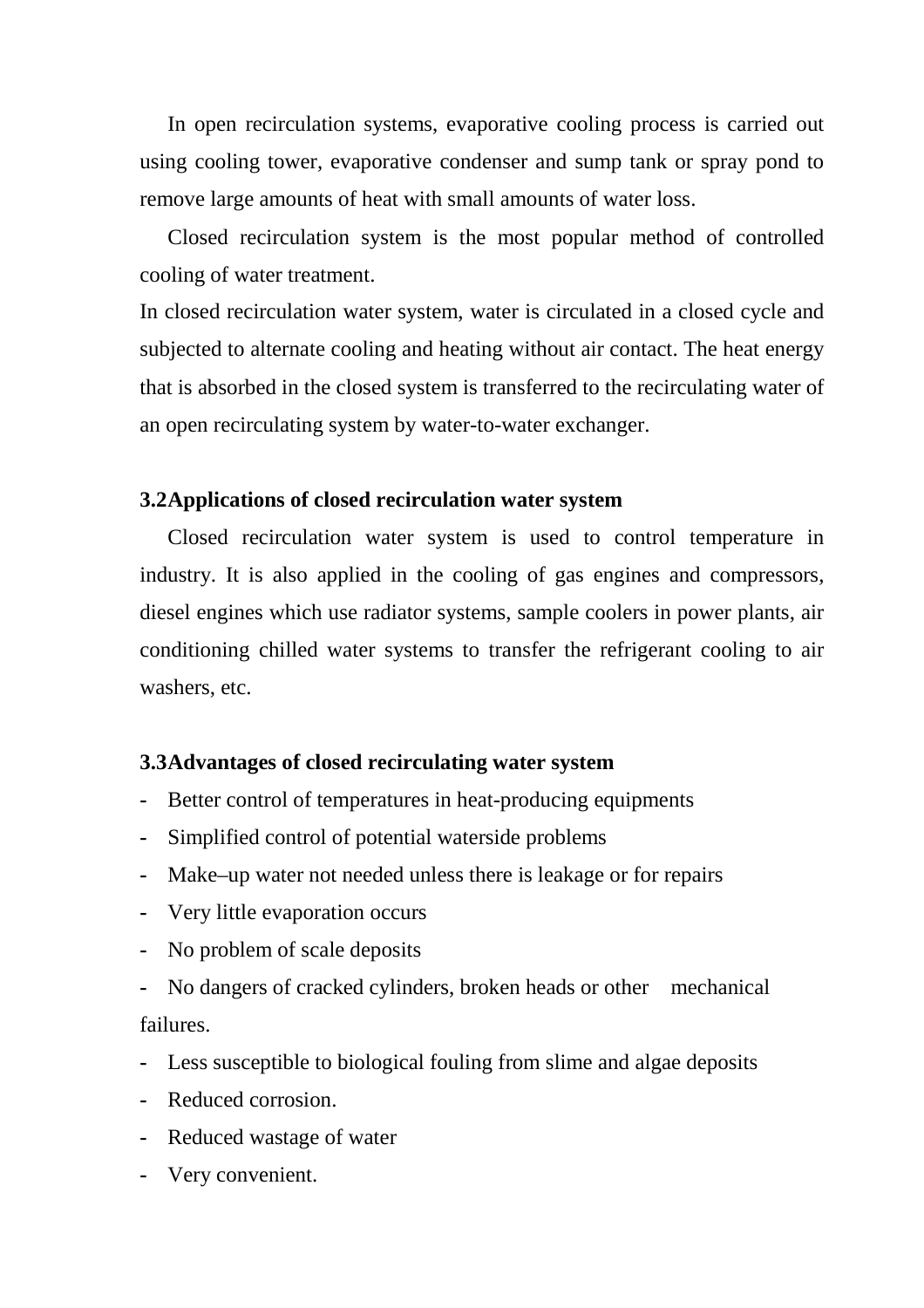### **Exercise 1.1**

State the main types of recirculation water systems.

### **Answer Kit**

 The main types of recirculation water systems are the additive systems, the open systems and the closed systems.

### **4.0 Conclusion**

 Closed system is the commonest recirculation water system that is used for cooling. The closed recirculation water system has many advantages.

### **5.0 Summary**

 In this unit, you have learnt about closed recirculation water system. The applications and advantages of closed recirculation water system have also been stated.

## **6.0 Tutor Marked Assignment**

Describe how closed recirculation water system operates. State the applications and the advantages of closed recirculation water system.

## **7.0 References**

www.gewater.com/handbook/coolingwatersystems/ch32closed.jsp

## **UNIT 2: BOILERS AND BOILER WATER TREATMENT**

- 1.0 Introduction
- 2.0 Objectives
- 3.1 Boiler Water
- 3.2 Boiler Water Treatment

4.0 Conclusion

5.0 Summary

6.0 Tutor Marked Assignment

7.0 References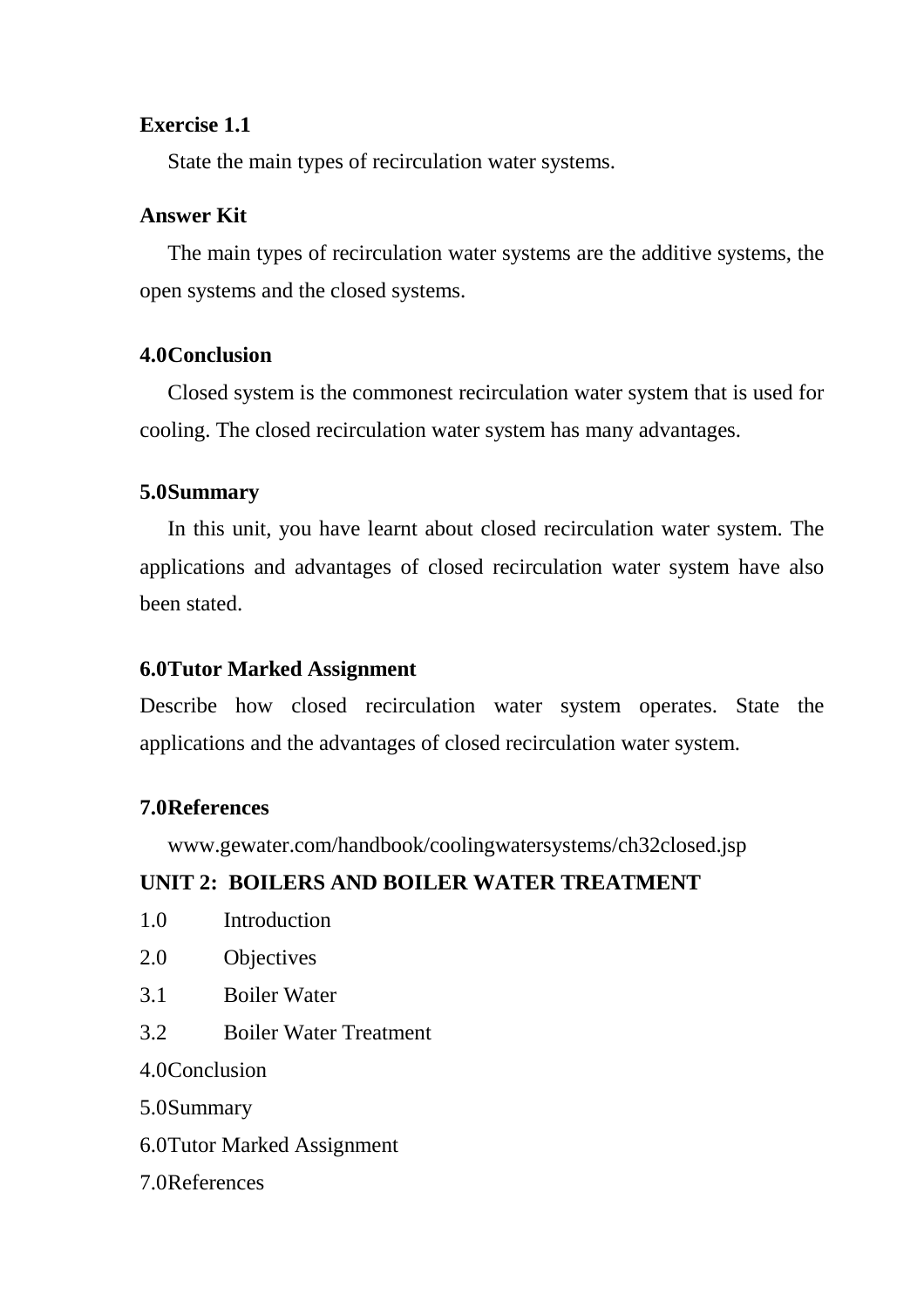### **1.0 Introduction**

This unit focuses on problems associated with boiler system and the various means of treatment.

### **2.0 Objectives**

By the end of this unit, you should be able to:

- Know the use of boiler system
- Identify problems of boiler system
- Describe different types of boiler water treatment

### **3.1 Boiler Water**

In industries, steam is used as a means of transferring heat energy. The steam is usually generated using water boilers that are heated under controlled conditions. This results in the production of energy which is then used for many different things such as cooking, heating, chemical reactions etc. The steam usually dissolves other materials thereby creating problems. The major problems are: scale, corrosion, boiler water carryover and sludge deposition. Therefore, there is need for boiler water treatment.

### **3.2 Boiler Water Treatment**

Industrial boiler water treatment includes:

- (a) The use of oxygen scavengers to absorb oxygen thereby preventing oxygen corrosion.
- (b) The use of sludge conditioners to help prevent suspended solids baking onto heat transfer surfaces.
- (c) The use of pH control products to help prevent corrosion.
- (d) The use of antifoams to minimize boiler water carryover.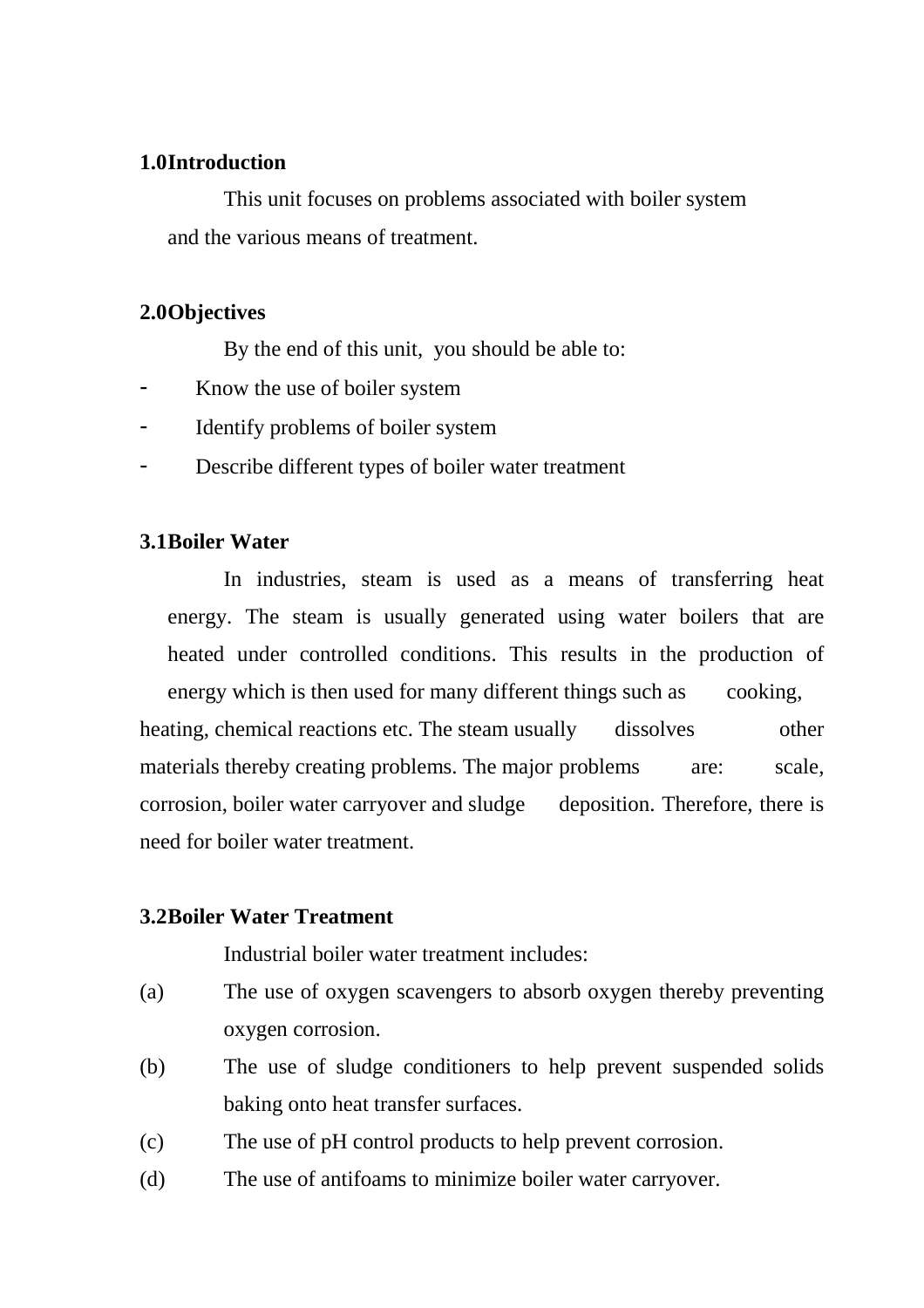(e) The use of amines to protect the condensate system from oxygen and carbondioxide corrosion.

### **Exercise 1.1**

What are the major problems associated with the use of boiler system?

### **Answer Kit**

 The major problems associated with the use of boiler system are formation of scales, corrosion, boiler water carryover and sludge deposition.

#### **4.0 Conclusion**

 The use of boiler system for heating results in problems such as scale and sludge deposition. These problems must be treated.

### **5.0 Summary**

Boiler water system is used for heating under controlled conditions. The problems created from the use of boilers can be treated using oxygen scavengers, sludge conditioners, pH as well as antifoams.

#### **6.0 Tutor Marked Assignment**

Describe boilers and the different methods of boiler water treatment.

### **7.0 References**

www.gewater.com/handbook/coolingwatersystems/ch32clsoed.jsp.

### **UNIT 3: INDUSTRIAL WASTEWATER TREATMENT**

- 1.0 Introduction
- 2.0 Objectives
- 3.1 Sources of Industrial Wastewaters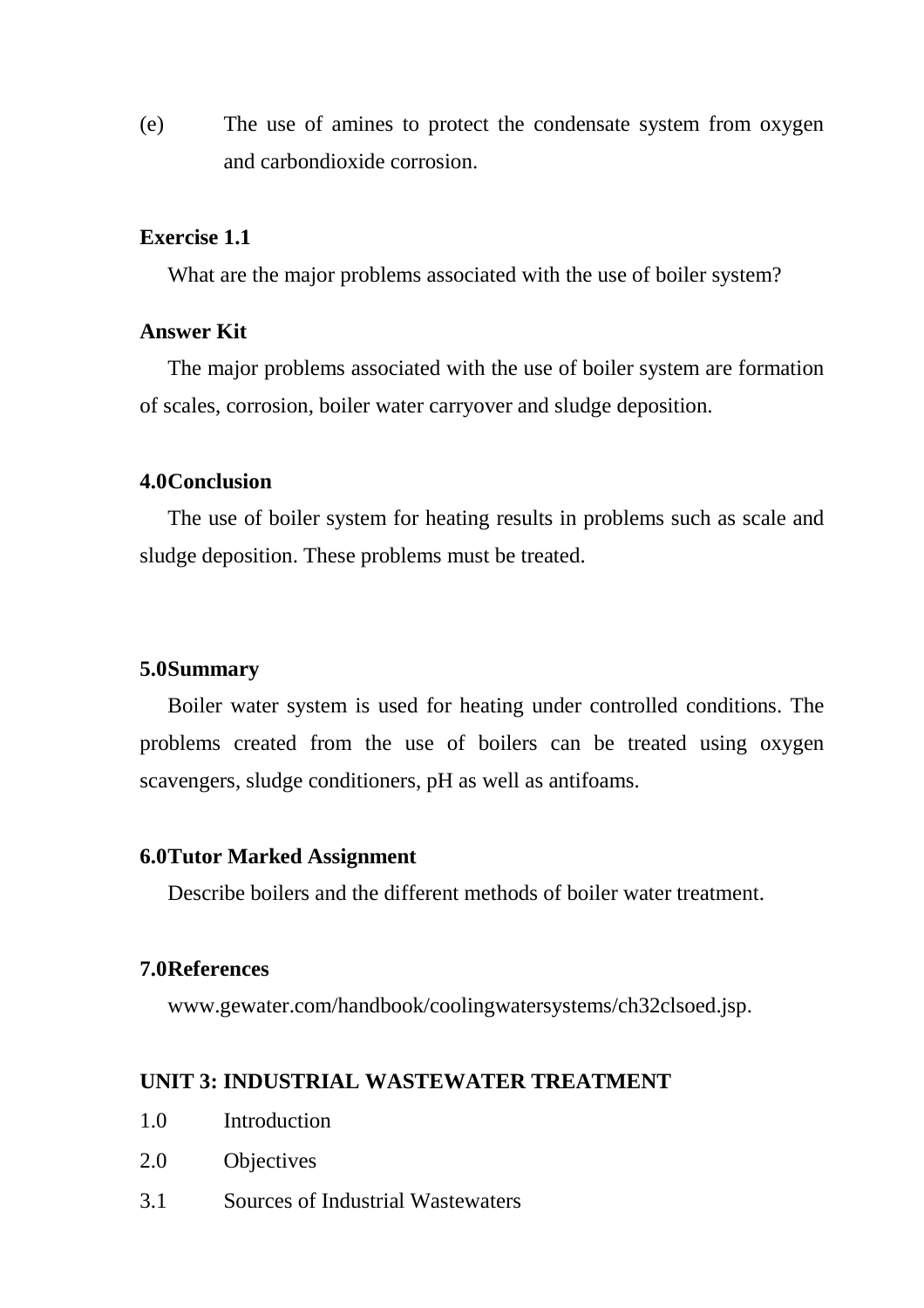3.2 Industrial Wastewater Treatment 4.0 Conclusion 5.0 Summary 6.0 Tutor Marked Assignment 7.0 References

### **1.0 Introduction**

 Many industrial processes produce wastewaters. These are waters that have been contaminated in some way by anthropogenic industrial or commercial activities.

### **2.0 Objectives**

By the end of this unit, you should be able to:

- Identity the various sources of industrial wastewaters.
- Describe the various ways of industrial wastewater treatment.

### **3.1 Sources of Industrial Wastewaters**

 The main sources of industrial wastewaters include: Food industry, water treatment plant, agricultural waste, iron and steel industry, mines and quarries, nuclear industry as well as chemical industries.

### **3.2 Industrial Wastewater Treatment**

Industrial wastewaters are treated to obtain good quality water for demanding purposes. Treatment of industrial wastewater involves:

**Removal of solids** – This involves processes such as sedimentation, filtration, flocculation as well as the use of alum salts.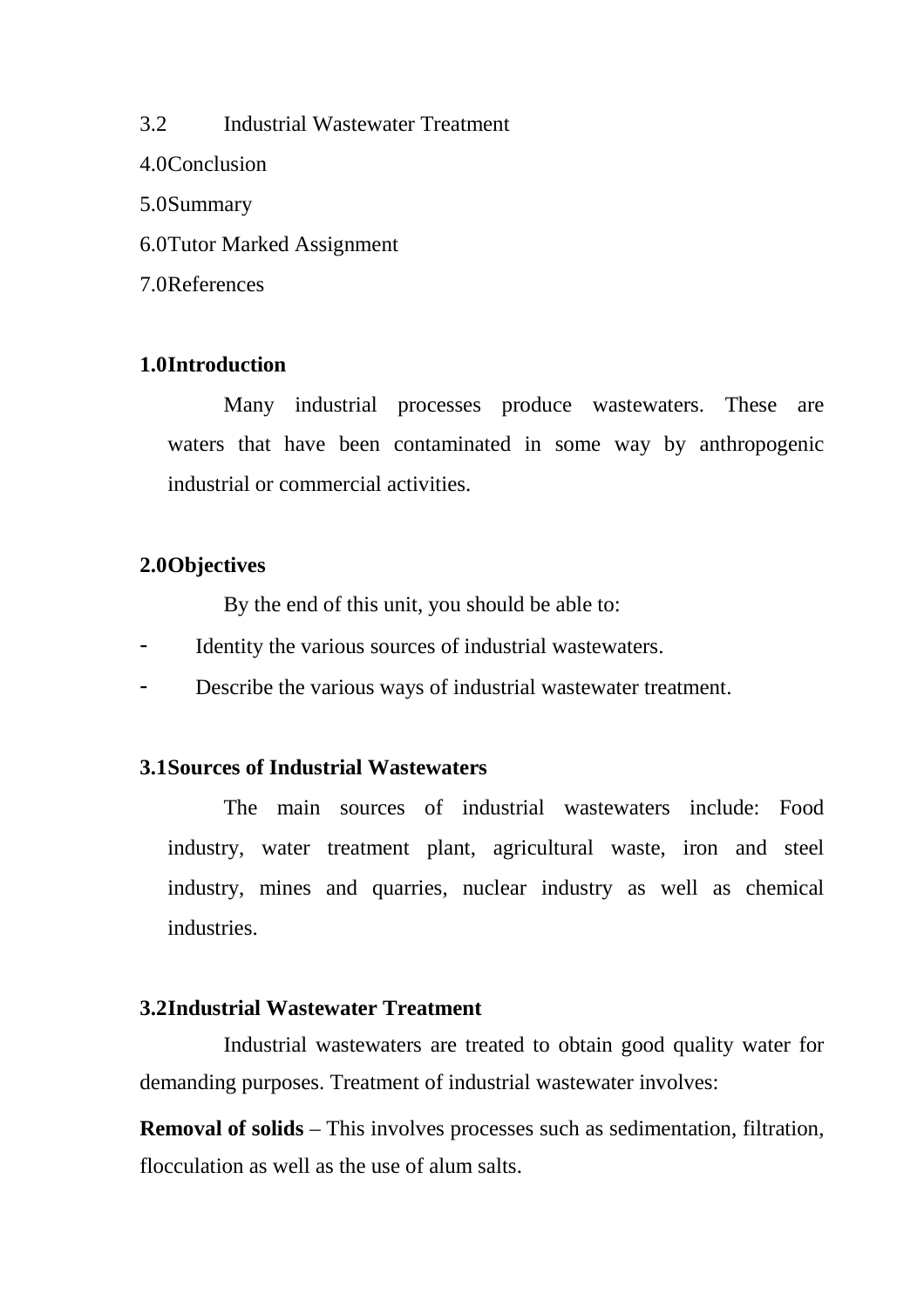**Removal of oils and grease**- This involves recovering of the oils from water surfaces by skimming devices.

**Removal of biodegradable organic matter**- Biodegradable organic material can be treated using activated sludge or trickling filter. These are biochemical processes of treating industrial wastewater.

The activated sludge method uses oxygen and microorganisms to oxidize the organic material thereby producing a waste sludge which contains the oxidized material.

 The activated sludge process requires aeration and settling tanks. The aeration tank is where air is injected and properly mixed into the wastewater. The settling tank is to allow the waste sludge to settle.

The trickling filter process of removing biodegradable organic material involves adsorption of the organic materials by microbial slime layer, diffusion of air into the slime layer to provide the oxygen required for the oxidation of the organic material.

**Treatment of other organic materials**- Industrial wastewaters are also treated for other synthetic organic materials such as pesticides, pharmaceutical products, paints, solvents, cooking products, etc. The treatment that is carried out will depend on the type of organic material being treated.

**Treatment of acids and alkalis –** Acids and alkalis in wastewaters are treated by neutralization. Further treatment is usually needed after the neutralization to remove toxic residues produced.

**Treatment of toxic materials** – Toxic materials in industrial wastewaters are difficult to treat because they are generally resistant to biological processes. Toxic materials such as metals can be treated by precipitation. This can be achieved by changing the pH or by using other chemicals to form precipitates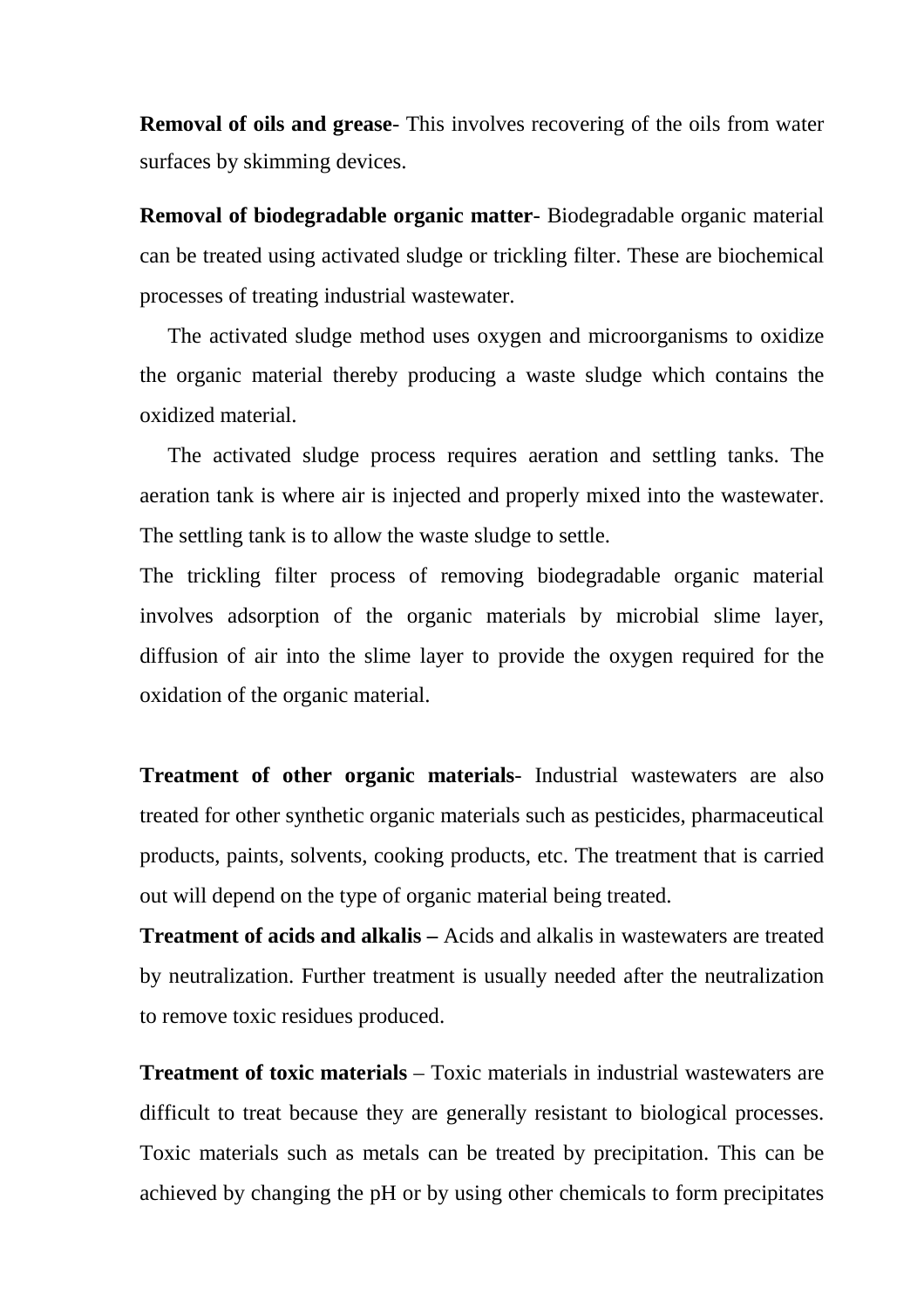with the metals. Other toxic dissolved materials can be removed by incineration. Others may require concentration follow by landfilling or recycling.

### **Exercise 1.1**

State the main sources of industrial wastewaters

### **Answer kit**

 The main sources of industrial wastewaters include: the water treatment plant, food industry, agricultural wastes, nuclear industry, chemical industry, etc.

### **4.0 Conclusion**

 Most industrial activities produce contaminated wastewaters. There are different ways of treating the industrial wastewaters.

### **5.0 Summary**

 In this unit, you have identified the different sources of industrial wastewaters. You have also learnt about the different methods of treating industrial wastewaters.

### **6.0 Tutor Marked Assignment**

Discuss the different methods of treating industrial wastewaters.

### **7.0 References**

Water Environmental Federation Report (1980).Wastewater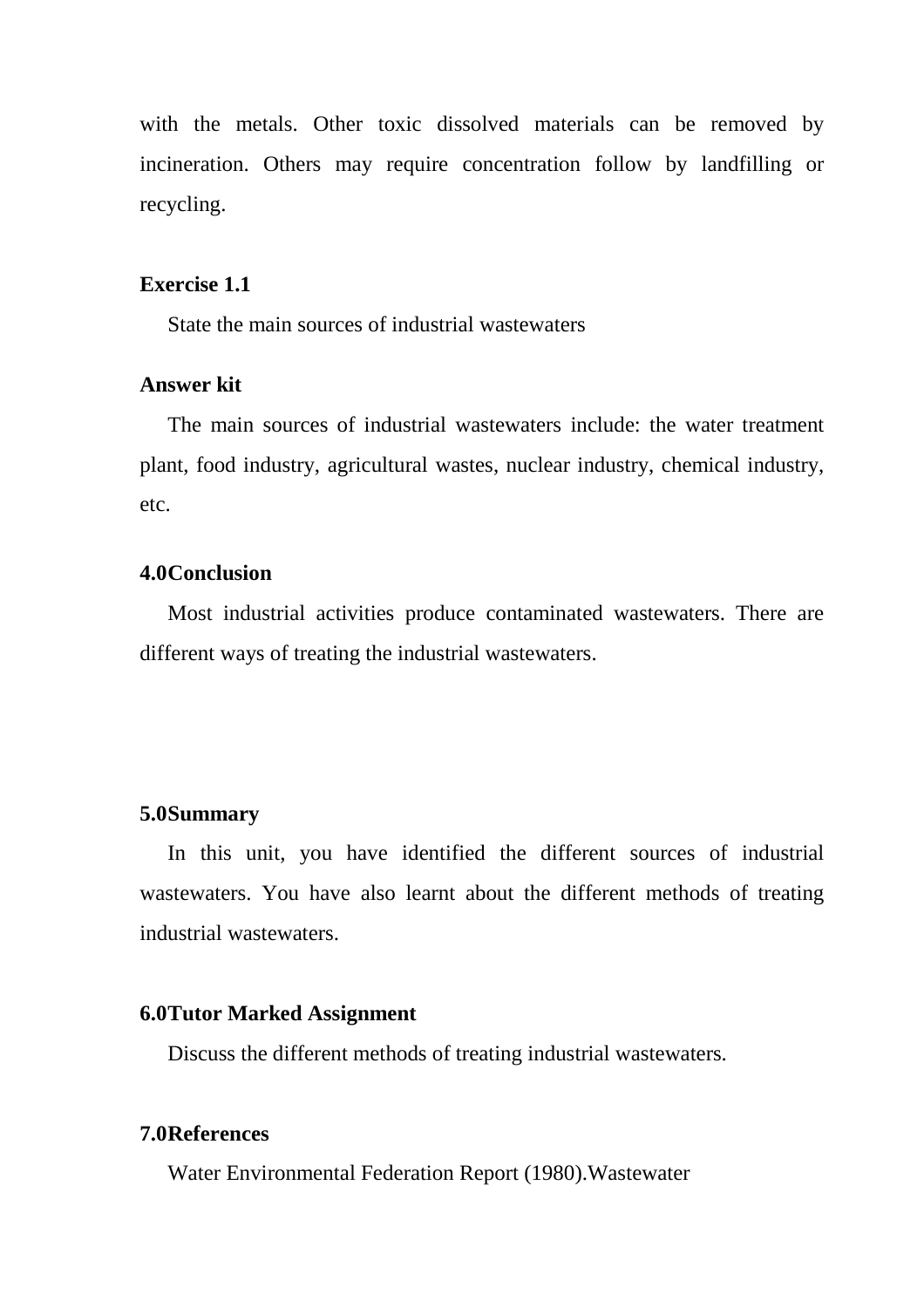Treatment. Journal of Water Pollution Control Federation.

52(5):999 - 1007

 API (1990). Management of Water Discharges. American Petroleum Institute.

## **UNIT 4: INDUSTRIAL WASTES AND THEIR IMPACT ON THE ENVIRONMENT**

1.0Introduction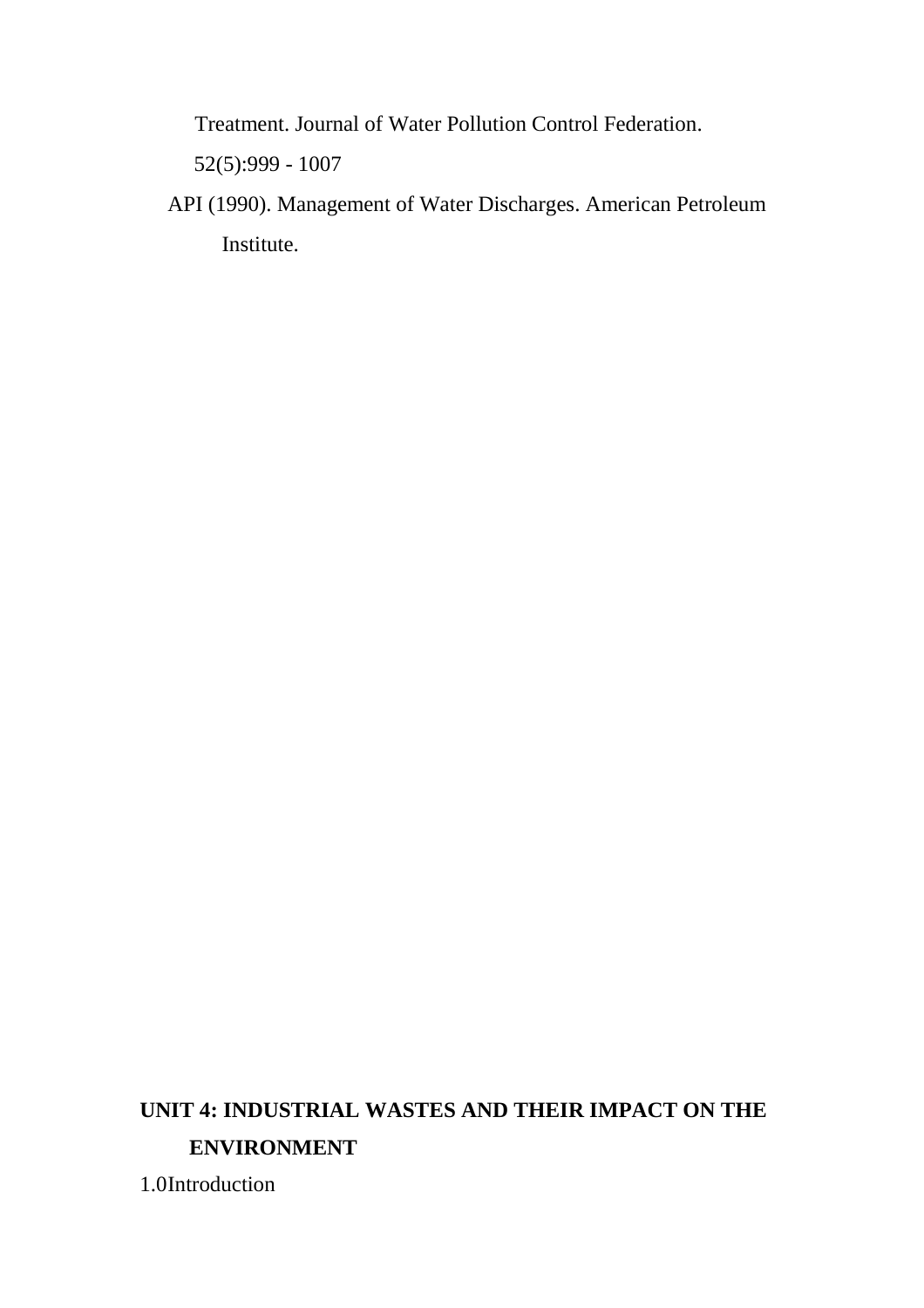2.0 Objectives

3.1 Sources of Industrial wastes 3.2 Common Industrial wastes 3.3 Impact of Industrial waste on the Environment 4.0 Conclusion 5.0 Summary 6.0 Tutor Marked Assignment 7.0 References

## **1.0 Introduction**

Waste that is produced by activities of industry is referred to as industrial waste. The industrial activities include the production process, the use and the disposal of the products.

Industrial waste is produced at every stage of the industrial activities.

## **2.0 Objectives**

By the end of this unit, you should be able to:

- know the meaning of industrial waste
- know source and types of industrial waste
- know the impact of industrial waste on the environment

## **3.1 Sources of industrial waste**

Some of the source of industrial waste are building and road construction, lumber and paper mills, textile mills, chemical and drugs industries, petroleum industries, transport industries, agriculture, nuclear industry, iron and steel industry, water treatment, mines, quarries, food and beverage industries, metallurgy and appliances, etc

## **3.2 Common Industrial Wastes**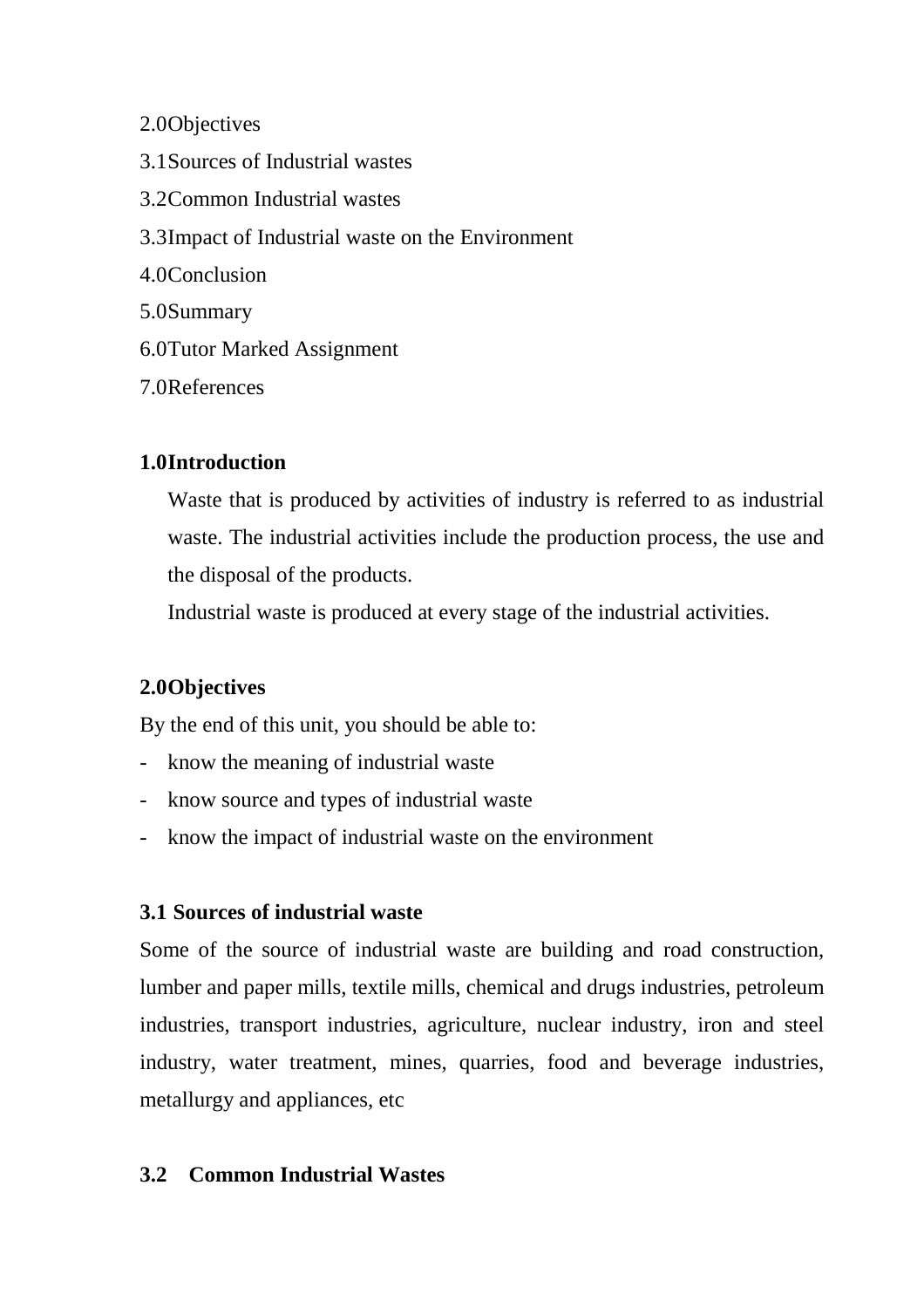Some of the industrial wastes include: inorganic salts, acids, alkalis, detergents, suspended particulate organic compounds, dissolved organic, surfactants, slurries of rock particles, ammonia, cyanide, hydraulic oils and grease, paints, dyes, plastics, pesticide residues, effluents from vegetables, fruits and meat products. Other industrial wastes include metals such as zinc, arsenic, lead and mercury.

### **3.3 Impact of Industrial Waste on the Environment**

Some of the industrial wastes are toxic and hazardous. The main impact of industrial wastes on the environment is pollution.

- Pollution of the environment, that is:

Water pollution

Air pollution

Soil pollution

- Health Hazards / Risks

### **Exercise 1.1**

What is the main impact of industrial wastes on the environment?

### **Answer Kit**

 The main impact of industrial wastes on the environment is pollution. That is: pollution of water, soil and air. The pollution of the environment leads to health hazards and/or risks.

### **4.0 Conclusion**

 Wastes are usually produced at every stage of an industrial activity. These industrial wastes lead to the pollution of the environment resulting to health hazards/risks.

## **5.0 Summary**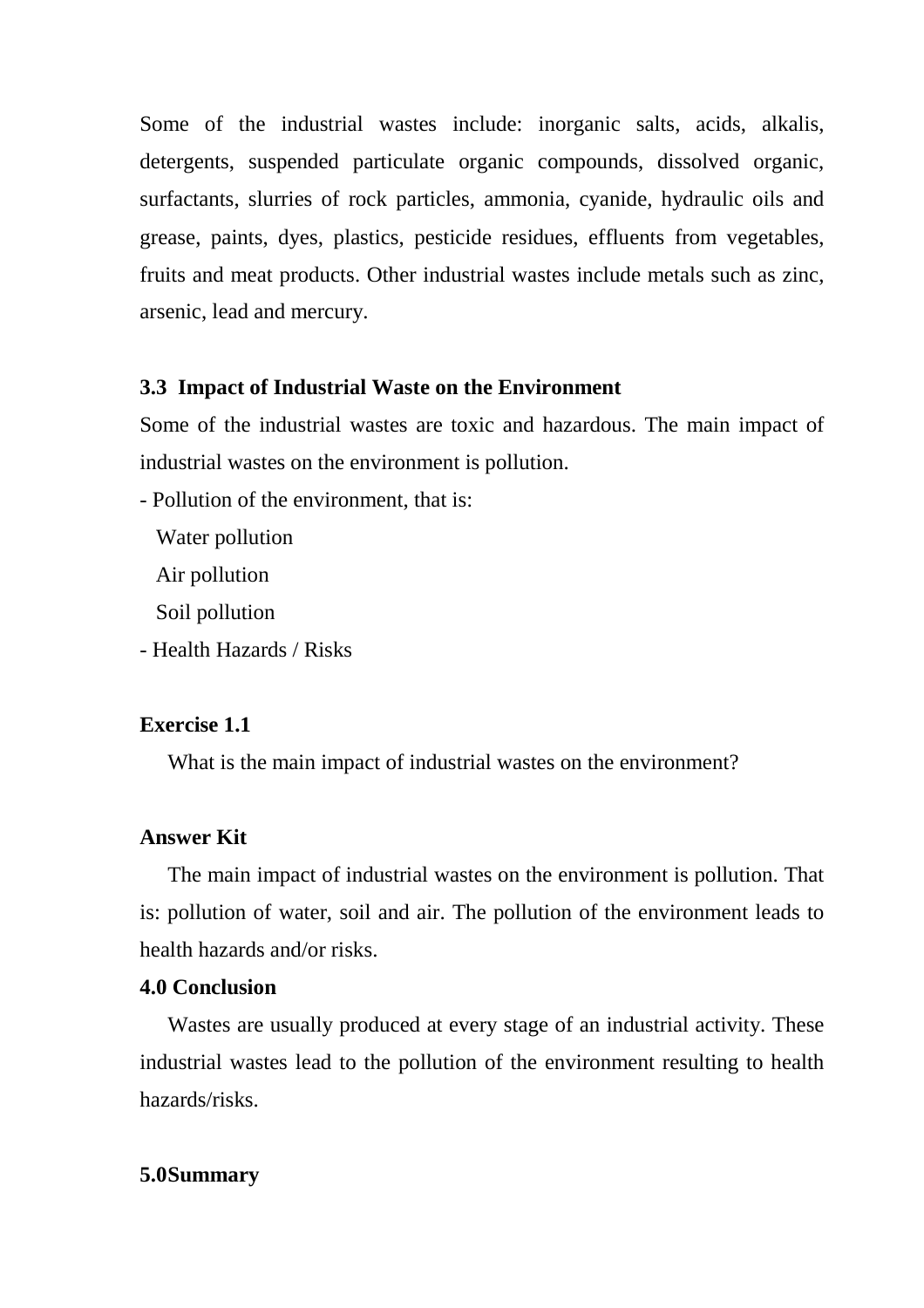In this unit, industrial wastes have been defined and their sources identified. The impact of industrial wastes on the environment has also been stated.

## **6.0 Tutor Marked Assignment**

How are industrial wastes produced?

### **7.0 References**

www.online.com/articles/508 98

### **UNIT 5: HANDLING OF WASTES AND TREATMENT METHODS**

- 1.0 Introduction
- 2.0 Objectives
- 3.1 Waste Management
- 3.2 Disposal of Wastes
- 3.3 Reduction of Wastes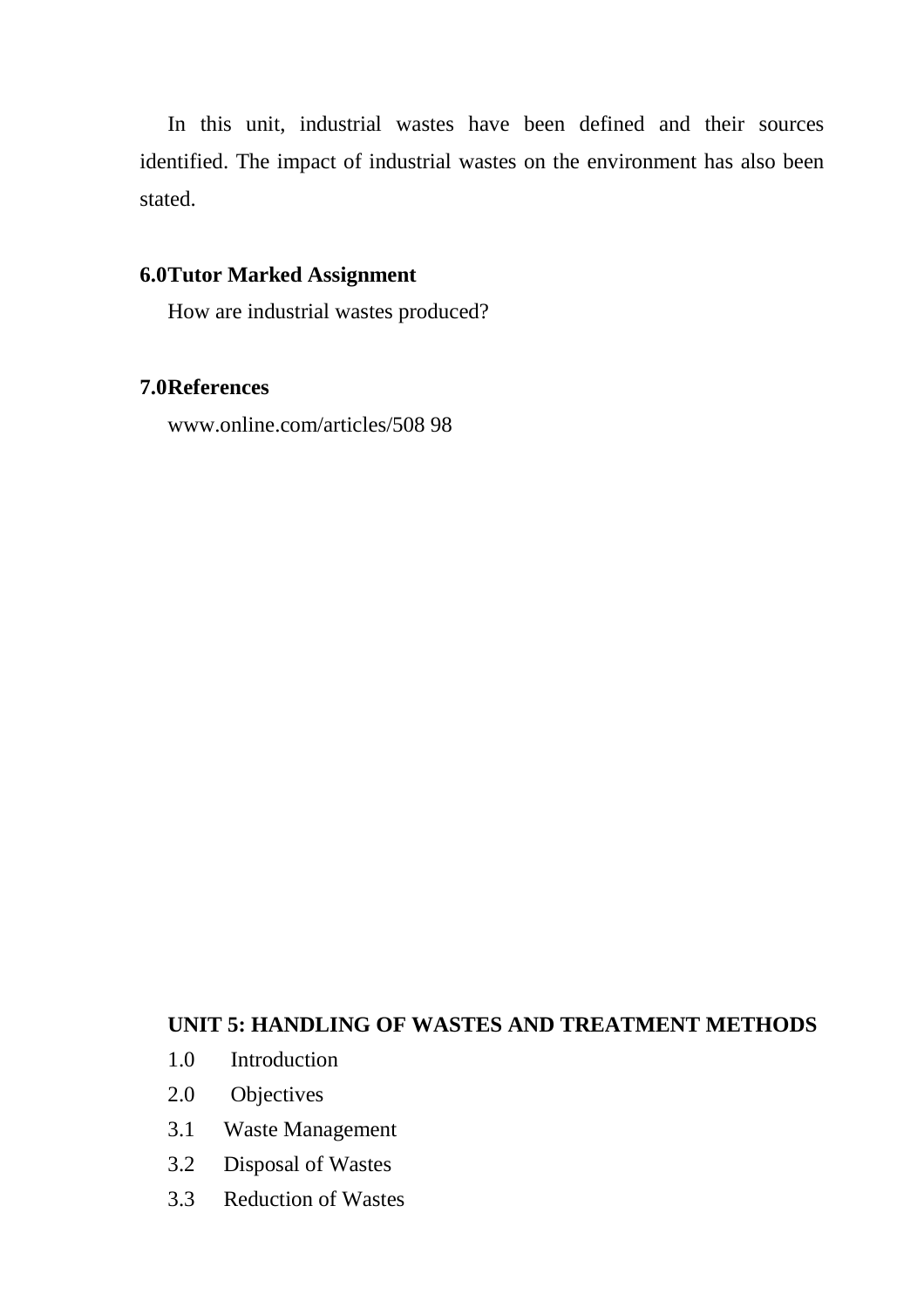- 4.0 Conclusion
- 5.0 Summary
- 6.0 Tutor Marked Assignment
- 7.0 References

### **1.0 Introduction**

The best way of handling wastes is to handle in ways that will reduce their harmful effect on human health and the environment.

### **2.0 Objectives**

By the end of this unit, you should be able to

- know what is involved in waste management practices
- know the different methods of wastes disposal
- know how to reduce wastes

### **3.1 Waste Management**

 The collection, transportation, processing, disposal and monitoring of waste materials are referred to as waste management. Waste management also involves the recovering of resources as well as the recycling of waste materials. Waste management practices depend on the type of wastes and differ from place to place.

### **3.2 Disposal of Wastes**

 The method used to dispose wastes will depend on so many factors. The methods of disposing wastes, include:

**Integrated waste management method** - This involves the separation and collection and then the reuse and recycling of non-organic portion of the waste as well as the production of fertilizer or compost.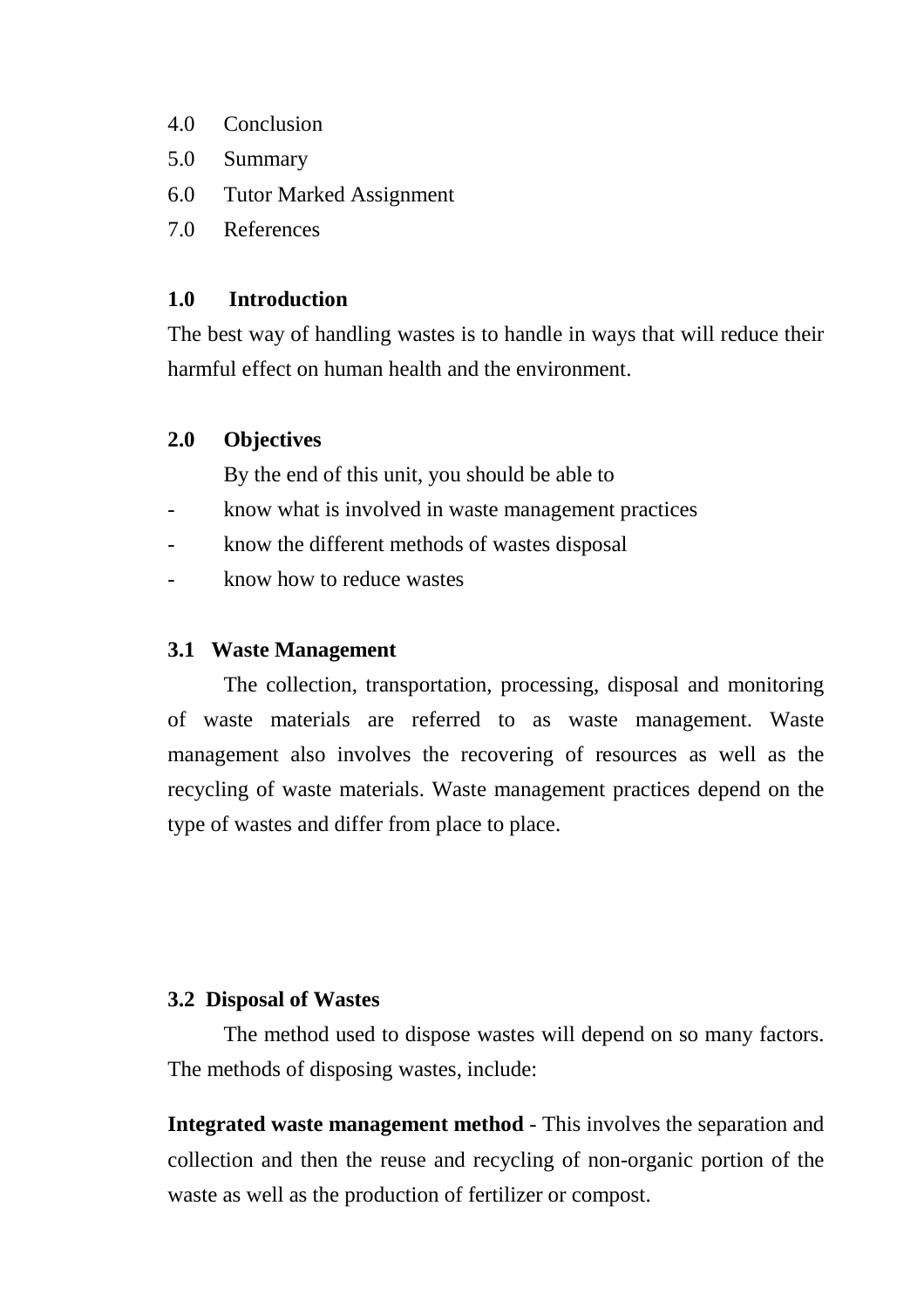**Landfill method** - This involves burying the wastes usually in abandoned or unused quarries, mining voids or borrow pits.

**Incineration method** - This method involves burning organic wastes to convert them to heat, steam, gas, ashes and other residues.

Incineration is used to dispose solid, liquid and gaseous wastes. This method of disposing wastes can be carried out on small scale by individuals and on large scale in the industry.

Incineration reduces the volume of wastes. The main disadvantage of incineration is the liberation of gaseous pollutants.

### **3.3 Reduction of wastes**

Reduction of wastes is an important way of managing wastes. In the reduction process of wastes, the waste materials are prevented from being generated. This can be achieved by:

- the reuse of second-hand products
- repairing broken items instead of buying new ones
- designing products to be refillable or re-usable
- encouraging consumers to avoid using disposable products.
- removing any food or liquid leftovers from cans

packaging and designing products that use less materials to achieve the same purpose.

All these will help avoid and /or reduce waste which is far better than any management practice.

### **Exercise 1.1**

State the aim of waste management practice.

### **Answer kit**

 The aim of waste management is to handle wastes in way(s) that will reduce or minimize their harmful effects on human health and the environment.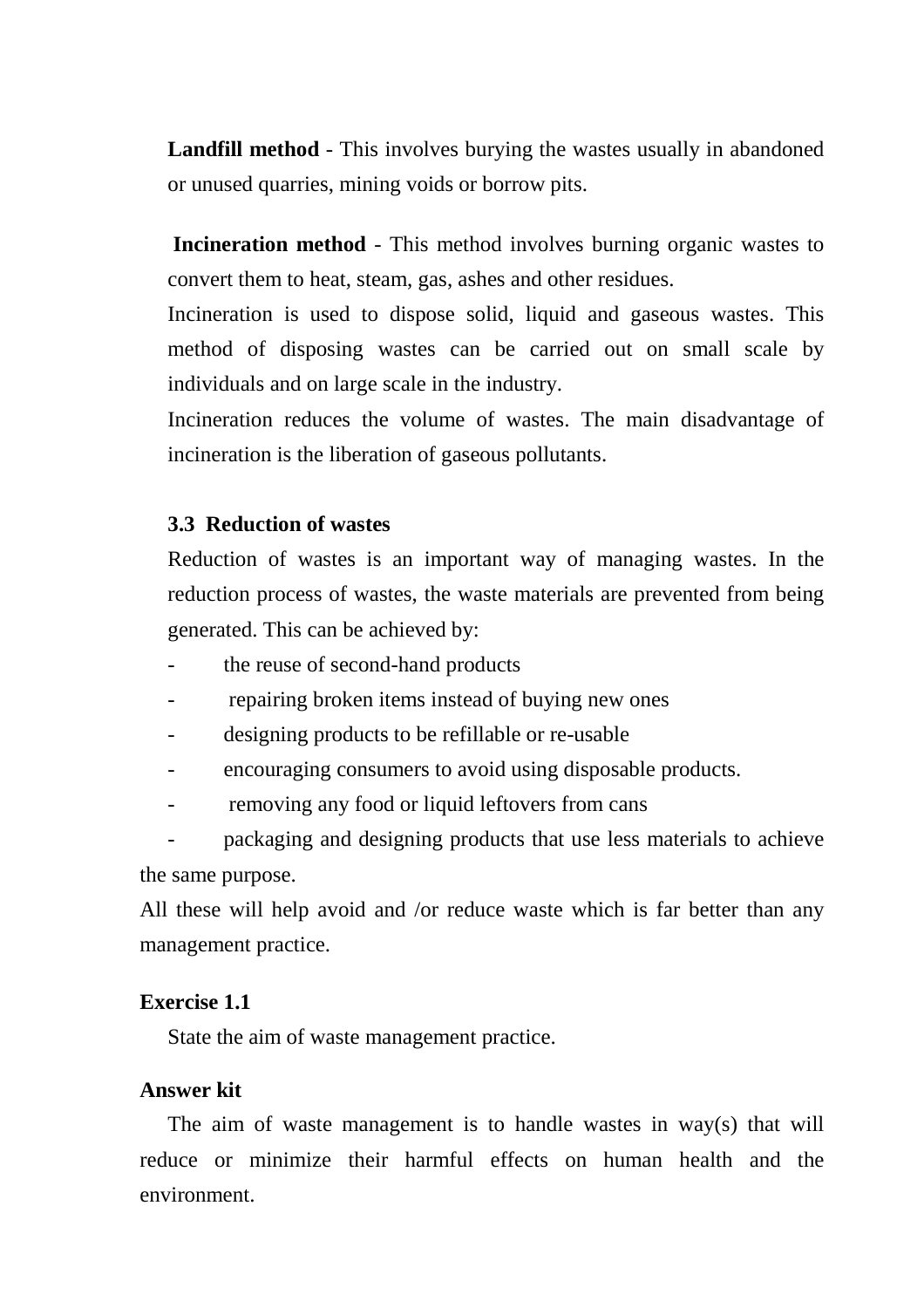### **4.0 Conclusion**

 Handling of wastes include the collection, transportation, processing, disposal as well as monitoring and reduction of the waste materials.

### **5.0 Summary**

 In this unit, you have known the essence of proper handling of wastes. You have studied the different methods of wastes disposal and reduction.

## **6.0 Tutor Marked Assignment**

Discuss any two methods of disposing wastes. State the various means of reducing wastes.

## **7.0 References**

Oskamp S. (1995). Resource Conservation and Recycling:

Behaviour and Policy. Journal of Social issues. 51(4):157-177

Pratarelli M.E. (2010). Social Pressure and Recycling.

Journal of Applied Social Psychology. 21(8): 611-629.

## **UNIT 6: RECYCLING OF WASTES**

- 1.0 Introduction
- 2.0 Objectives
- 3.1 Recycling of wastes
- 3.2 Biological Reprocessing
- 3.3 Advantages of Recycling
- 4.0 Conclusion
- 5.0 Summary
- 6.0 Tutor Marked Assignment
- 7.0 References

## **1.0 Introduction**

 Recycling of wastes is one of the methods of disposing wastes in waste management practice.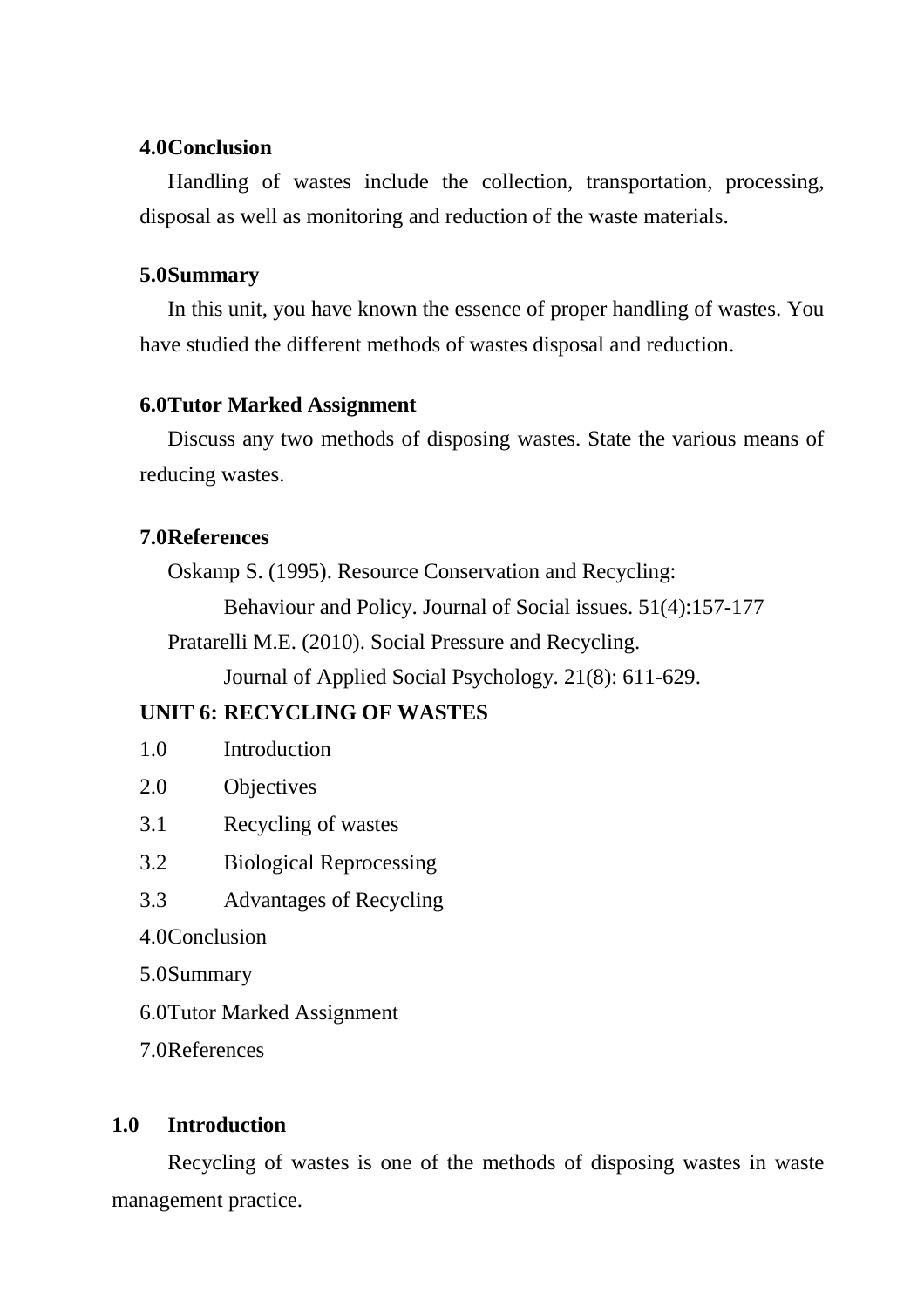## **2.0 Objectives**

By the end of this unit, you should be able to:

- know the meaning of recycling
- know the wastes that can be recycled
- know the importance of biological reprocessing
- know the advantages of recycling

### **3.1 Recycling of wastes**

Recycling refers to the re-use of waste materials.

Recycling is a method of processing used materials so as to convert them into new products.

Recycling starts with the collection of the waste materials, separation and cleanup of the wastes.

 The collection of wastes vary from place to place and it also depends on the general composition of the wastes. The collection of wastes may be carried out separately from general waste or sorted out directly from mixed wastes. Generally, the main methods of waste collection are: Drop-off centres, Buy-back centres and Curbside collection.

The recycling process involves passing the cleaned waste materials through a system that enables the material to be re-used.

Wastes that are commonly recycled, include:

- Different types of glass bottles and jars
- Paper products such as newspapers, magazines, paperboard cartons, cardboards, corrugated fiberboard boxes, etc
- Metal such as beverage cans, aerosol cans, food cans, aluminum, copper wire, zinc, lead, metal furnishings or equipments, etc
- Plastic materials especially thermoplastics the easiest to recycle because they melt when heated and can be remoulded
- Textile materials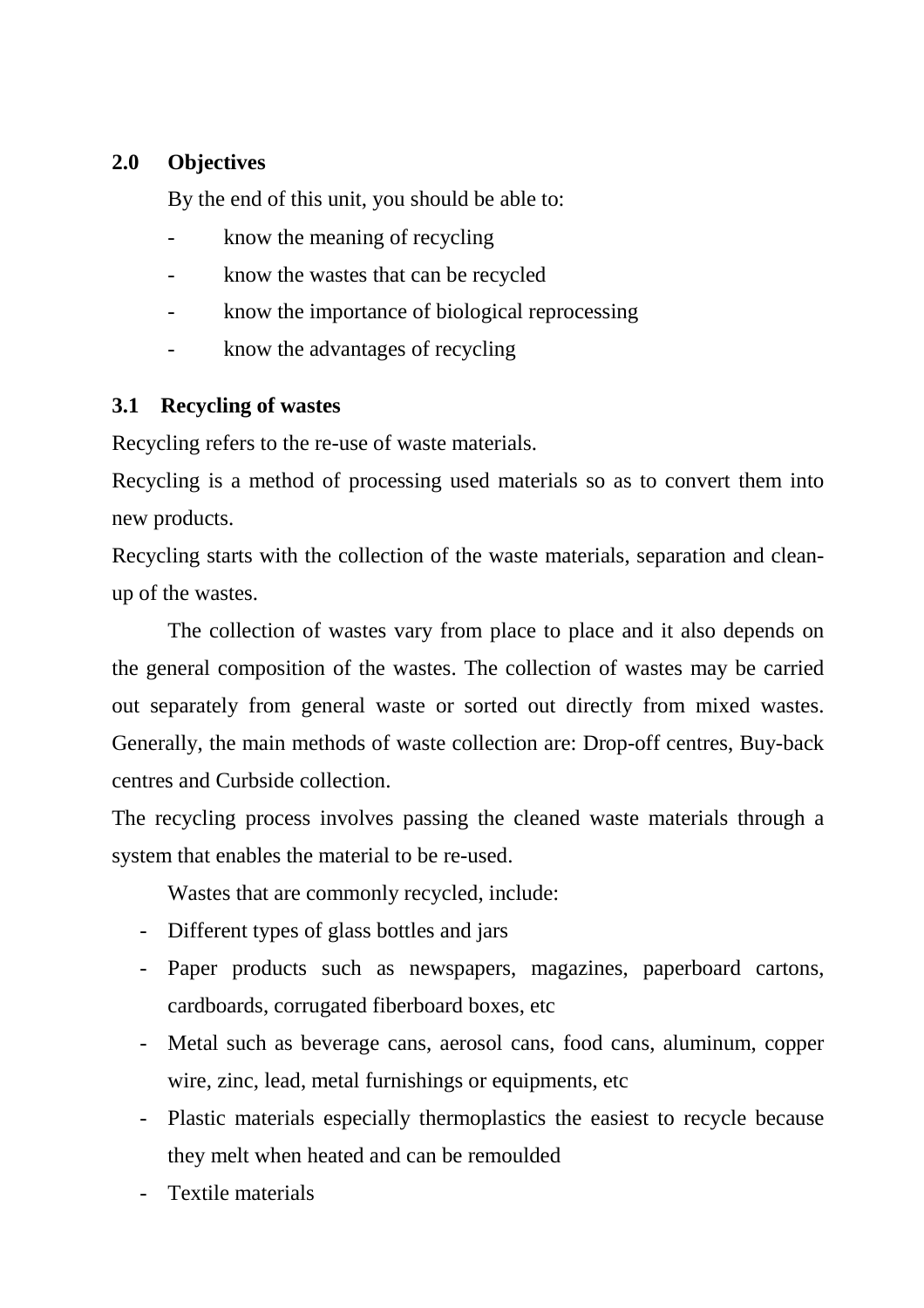- Electronic materials such as computers and electronic equipment
- Energy from wastes can be harnessed by converting them directly to fuel through combustion or by processing into another type of fuel or source of fuel

## **3.2 Biological Reprocessing**

Biological composting and digestion processes are used to recycle organic wastes such as plant materials, food scraps, etc. The biological decomposition is used in the management of organic wastes by controlling and accelerating the natural process of decomposing organic materials.

The biological method of decomposition of organic wastes is either aerobic or anaerobic.

## **3.3 Advantages of Recycling**

- New products are obtained.
- Wastage of potentially useful materials is prevented
- Volume of waste materials is reduced
- Air and water pollution is reduced
- Provides new sources of fuel
- Saves energy
- Saves money.

## **Exercise 1.1**

What is recycling?

### **Answer Kit**

Recycling is the re-use of waste materials.

### **4.0 Conclusion**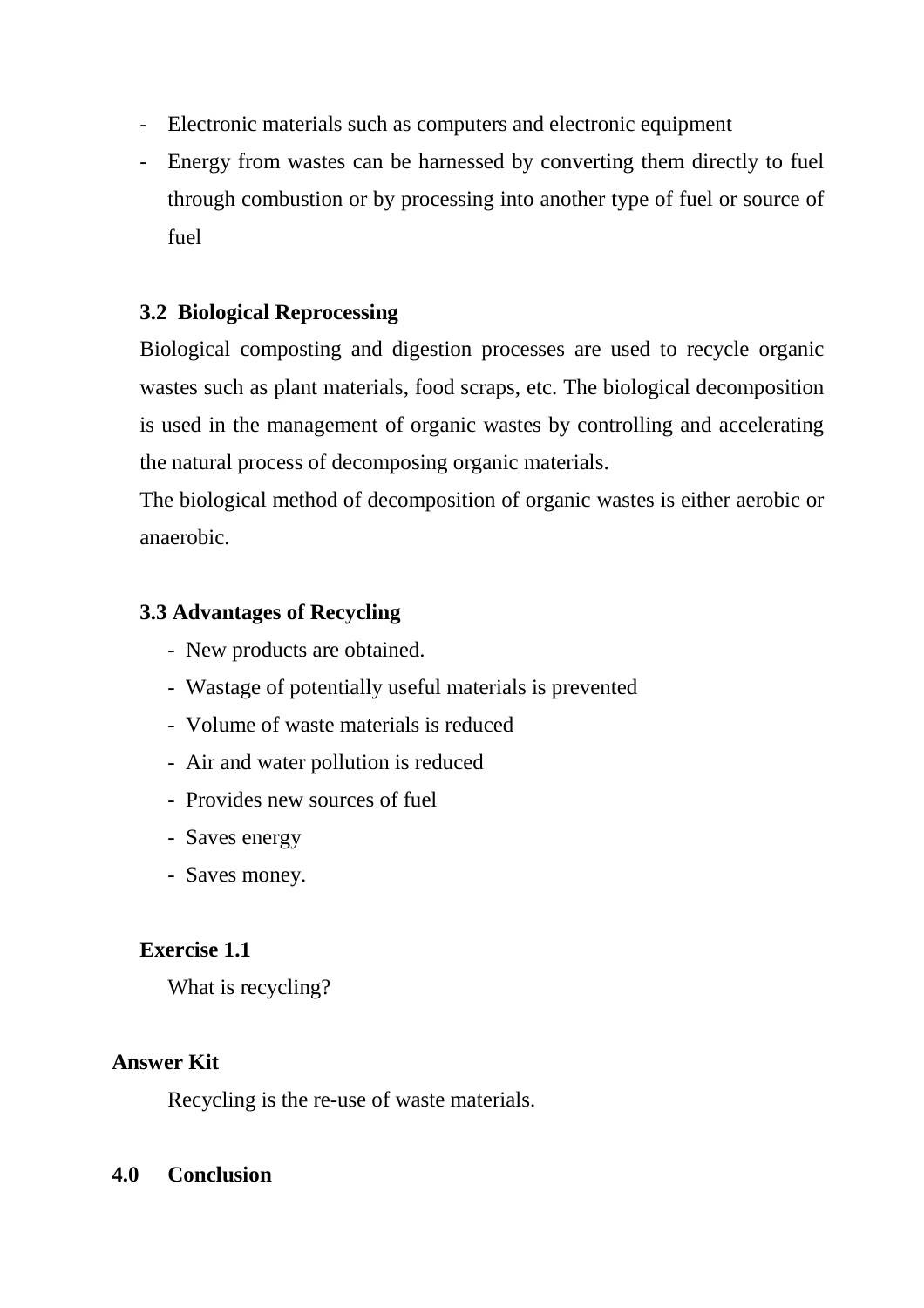Recycling of wastes is a very important method of waste management in which waste are converted into new useful products.

### **5.0 Summary**

In this unit, you have learnt about recycling and biological reprocessing of wastes. Also, the advantages of recycling of wastes have been stated.

### **6.0 Tutor Marked Assignment**

State the main processes in recycling of wastes. State the advantages of recycling of wastes.

### **7.0 References**

Carl A. Z. (2005). Scrap Recycling in America.

New Brunswick, NJ: Rutgers University.

Oskamp. S. (1995) Resource Conservation and Recycling:

Behaviour and Policy. Journal of Social Issues. 51(4): 157-177

 Pratarelli M.E. (2010). Social Pressure and Recycling. Journal of Applied Social Psychology. 21(8): 611-629.

# **CHM 444: INDUSTRIAL WASTE AND INDUSTRIAL WATER TREATMENT**